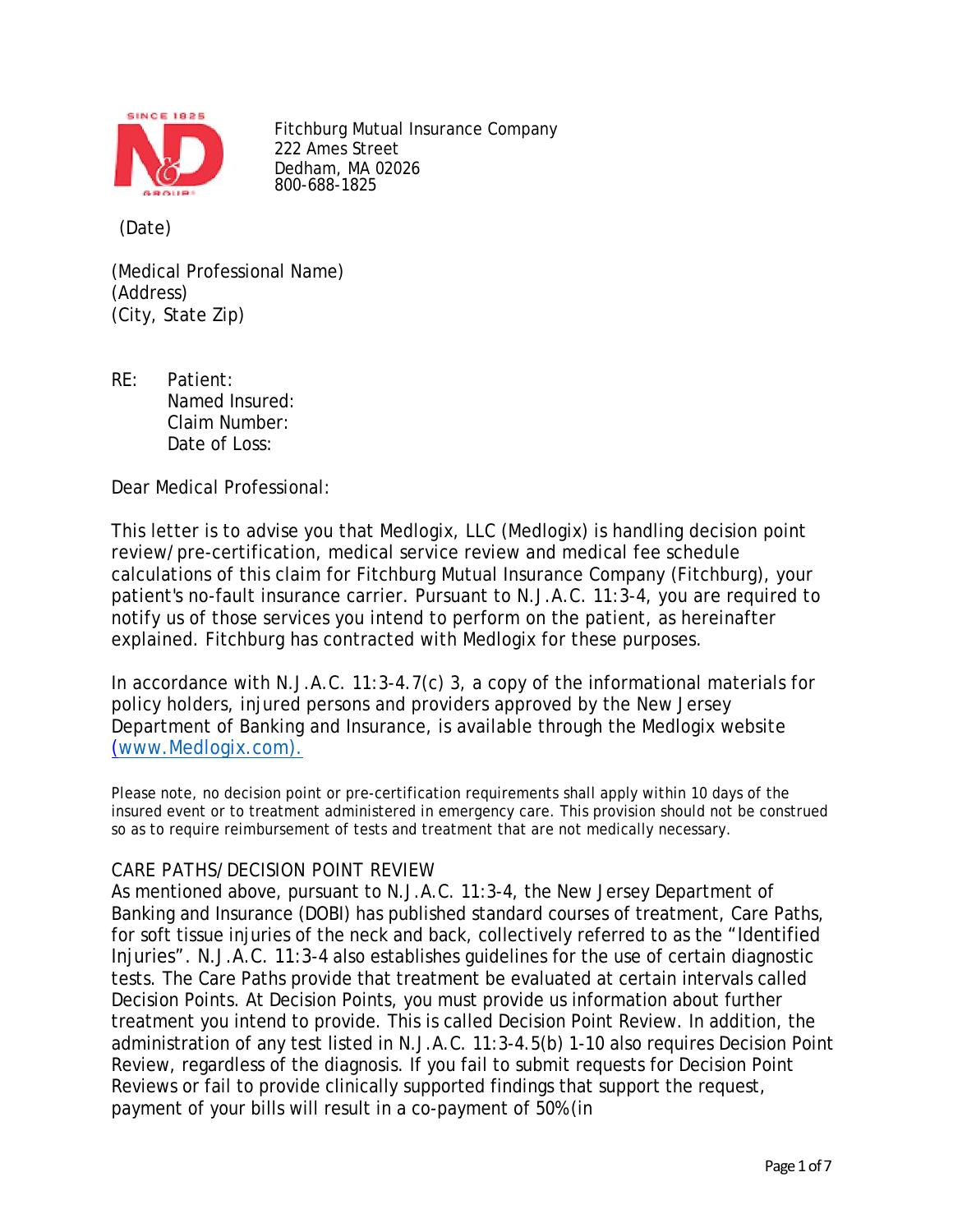addition to any deductible or co-payment that applies under the policy) of the eligible charge for medically necessary services. The Care Paths and accompanying rules are available on the Internet at DOBI's website [\(www.nj.gov/dobi/aicrapg.htm\)](http://www.nj.gov/dobi/aicrapg.htm)) or can be obtained by contacting Medlogix by telephone (877-258-CERT(2378)).

# MANDATORY PRE-CERTIFICATION

If your patient does not have an Identified Injury, you are required to obtain precertification of all the services listed below. If you fail to submit requests for the precertification of all the services listed below or fail to provide clinically supported findings that support the request, payment of your bills will result in a co-payment of 50% (in addition to any deductible or co-payment that applies under the policy) of the eligible charge for medically necessary services. You are encouraged to maintain communication with Medlogix on a regular basis as pre-certification requirements may change. Pre-certification is mandatory as to any of the following medical services once 10 days have elapsed since the accident:

(a) non-emergency inpatient and outpatient hospital care

(b) non-emergency surgical procedures

(c) extended care rehabilitation facilities

(d) outpatient care for soft tissue/disc injuries of the insured person's neck, back and related structures not included within the diagnoses covered by the Care Paths (e) physical, occupational, speech, cognitive or other restorative therapy or other body part manipulation except that provided for Identified Injuries in accordance with Decision Point Review

(f) outpatient psychological/psychiatric testing and/or services

(g) all pain management services except as provided for identified injuries in accordance with decision point review

(h) home health care

(i) non-emergency dental restoration

(j) temporomandibular disorders; any oral facial syndrome

(k) infusion therapy

(l) Durable medical equipment (including orthotics and prosthetics) with a cost or monthly rental in excess of \$75.00.

(m) Acupuncture

(n) Compound Drugs and compounded prescriptions

(o) Schedule II, III and IV Controlled Substances, as defined by the Drug Enforcement Administration (DEA), when prescribed in combination or succession for more than three (3) months

HOW TO SUBMIT DECISION POINT REVIEW/PRE-CERTIFICATION REQUESTS Medlogix Hours of Operation – 7:00 AM to 7:00 PM EST Monday through Friday (excluding legal holidays)

In order for Medlogix to complete the review, you are required to submit all requests on the "Attending Physicians Treatment Plan" form in accordance with order number A16-101 A copy of this form can be found on the DOBI web site [\(www.nj.gov/dobi/aicrapg.htm\),](http://www.nj.gov/dobi/aicrapg.htm),) Medlogix's web site [\(www.Medlogix.](http://www.medlogix/)com) or by calling Medlogix (877-258-CERT(2378)).

Please return this completed form, along with a copy of your most recent/appropriate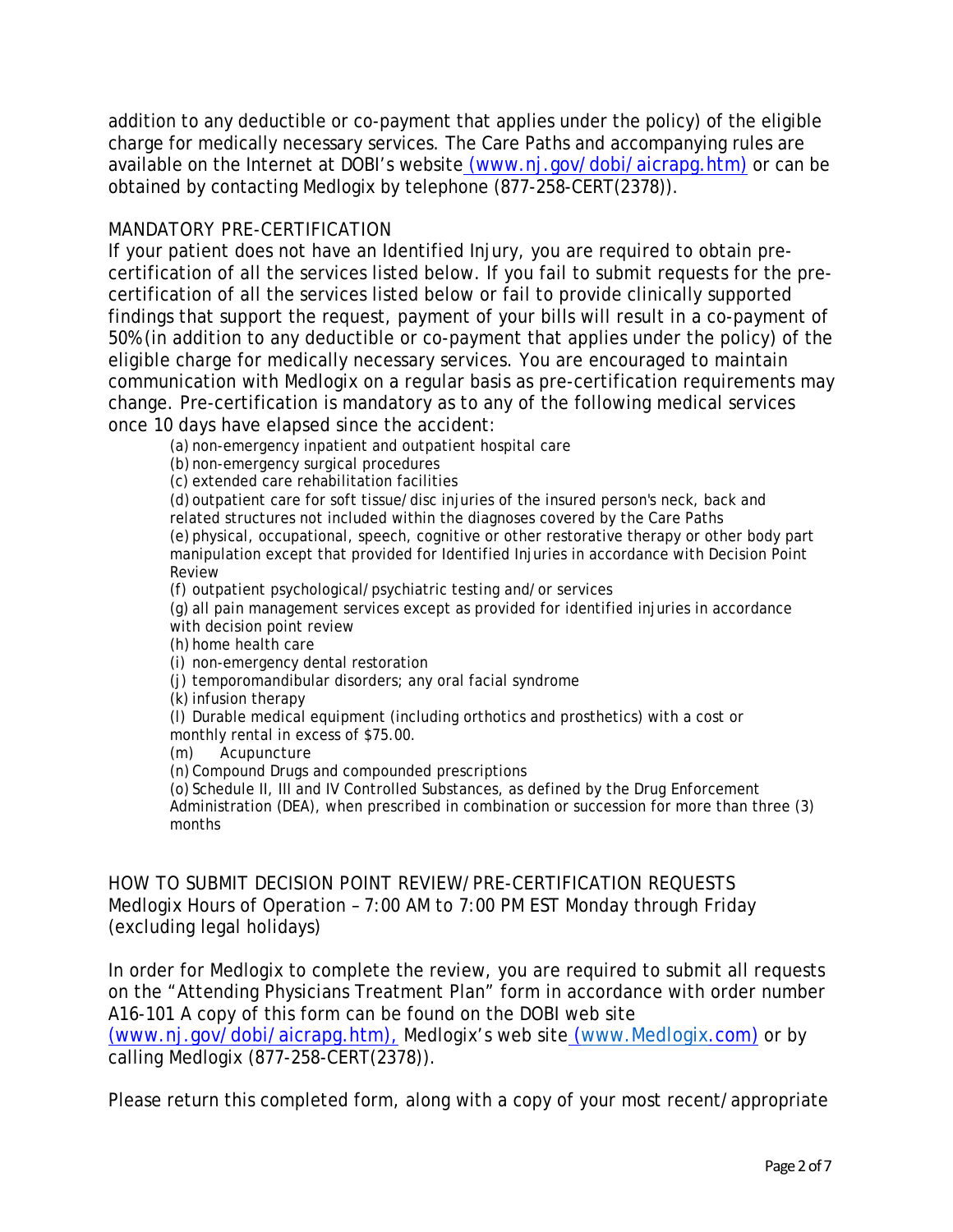progress notes and the results of any tests relative to the requested services to Medlogix via fax at (856) 910-2501 or mail to the following address: Medlogix, Inc., 300 American Metro Blvd., Suite 170, Hamilton, NJ 08619, ATTN.: Pre-Certification Department. Its phone number is (877-258-CERT(2378)).

The review will be completed within three (3) business days of receipt of the necessary information and notice of the decision will be communicated to your office by telephone and/or confirmed in writing. If you are not notified within 3 business days, you may continue your test or course of treatment until such time as the final determination is communicated to you. Similarly, if an independent medical examination should be required, you may continue your tests or course of treatment until the results of the examination become available.

Denials of decision point review and pre-certification requests on the basis of medical necessity shall be the determination of a physician. In the case of treatment prescribed by a dentist, the denial shall be by a dentist.

To clarify the Medlogix processing time, the definition of days is as follows: "Days" means calendar days unless specifically designated as business days.

1. A calendar and business day both end at the time of the close of business hours (7:00 PM EST Monday through Friday (excluding legal holidays).

2. In computing any period of time designated as either calendar or business days, the day from which the designated period of time begins to run shall not be included. The last day of a period of time designated as calendar or business day is to be included unless it is a Saturday, Sunday, or legal holiday, in which event the period runs until the end of the next day which is neither a Saturday, Sunday or legal holiday.

3. Example: Response to a properly submitted provider request is due back no later than 3 business days from the date Medlogix receives the submission. Medlogix receives an Attending Provider Treatment Plan Form by facsimile transmission dated 1:00 PM EST on Wednesday, February 6, 2017. Day one of the 3-business day period is Thursday, February 7, 2017. Since the 3rd day would be Saturday, February 9, 2017, Medlogix's decision is due no later than close of business Monday, February 11, 2017.

#### INDEPENDENT MEDICAL EXAMS

If the need arises for Medlogix to utilize an independent medical exam during the decision point review/pre-certification process, the guidelines in accordance to 11:3- 4.7(e) 1-7 will be followed. This includes but is not limited to: prior notification to the injured person or his or her designee, scheduling the exam within seven calendar days of the receipt of the attending physicians treatment plan form (unless the injured person agrees to extend the time period), having the exam conducted by a provider in the same discipline, scheduling the exam at a location reasonably convenient to the injured person, and providing notification of the decision within three business days after attendance of the exam.

If the injured person has two or more unexcused failures to attend the scheduled exam, notification will be immediately sent to the injured person or his or her designee, and all providers treating the injured person for the diagnosis (and related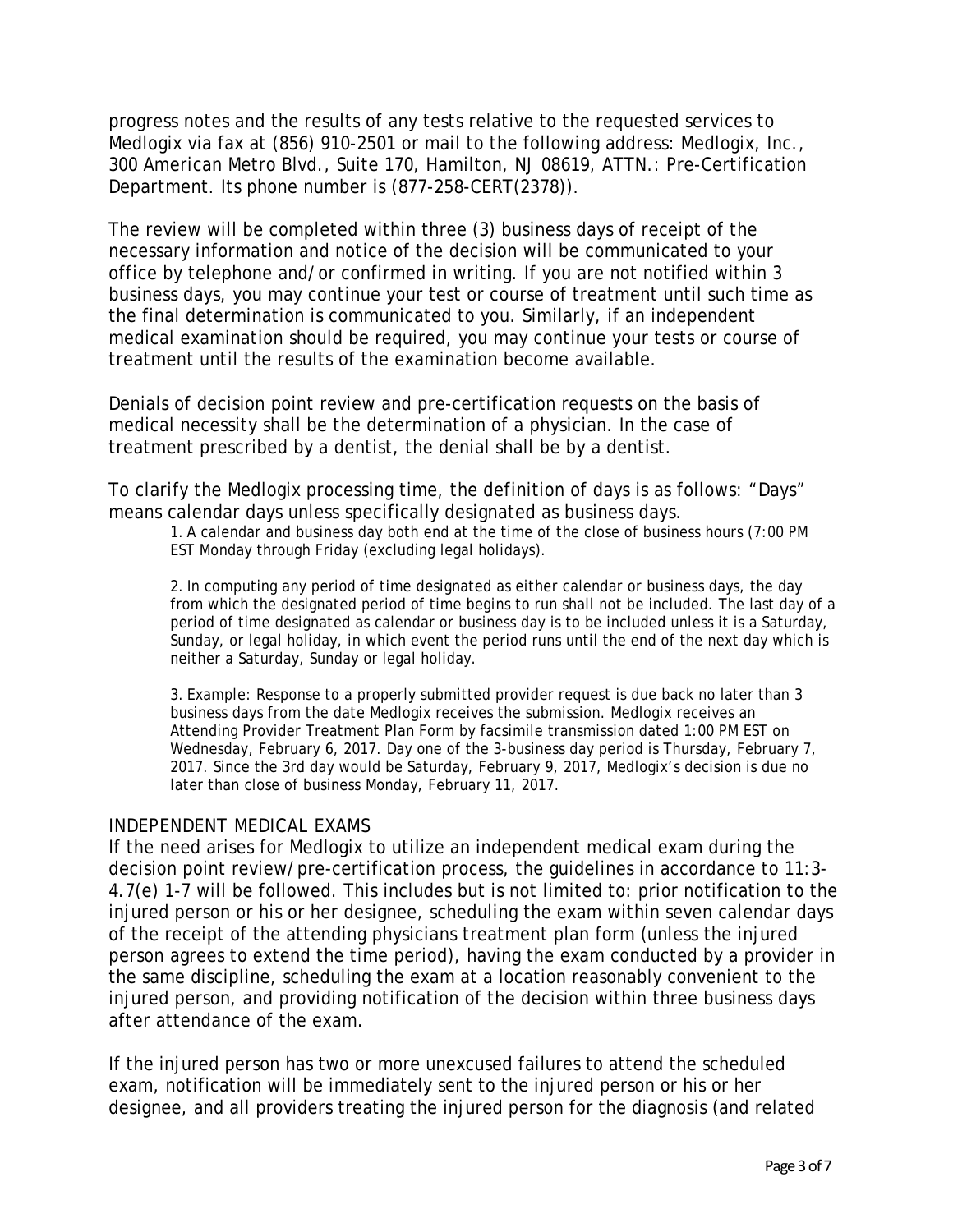diagnosis) contained in the attending physicians treatment plan form. The notification will place the injured person on notice that all future treatment, diagnostic testing or durable medical equipment required for the diagnosis (and related diagnosis) contained in the attending physicians treatment plan form will not be reimbursable as a consequence for failure to comply with the plan.

### POSSIBLE OUTCOMES

The following are the possible outcomes of our review:

(a) The requested service is certified.

(b)If Medlogix receives information that, in their view, is insufficient to support the requested test or service, they will issue an administrative non-certification and will continue to non-cert the requested test or service until such time as they receive documentation sufficient to evaluate the request.

(c) In the event Medlogix feels a change in the requested test or service is advisable (whether in frequency, duration, intensity or place of service or treatment), they will notify your office of the modified results

(d)In the event Medlogix is unable to certify your request, your office will be notified of the results and a Medlogix Medical Director will be available through an internal reconsideration process to discuss the case with you. Medlogix may also request that the patient undergo an Independent Medical Examination. Any such exam will be scheduled in accordance with 11:3- 4.7(e) 1-7 as stated In the Independent Medical Exams section above.

#### INTERNAL APPEAL PROCESS

Prior to making a request for alternate dispute resolution, all appeals must be initiated using the forms established by the NJ Department of Banking and Insurance. The minimum required information (identified by form section number) is as follows: KEY DATES (sections 1-2) CLAIM INFO (sections 3-5) PATIENT INFO (sections 6-7 and 9- 13) PROVIDER/FACILITY INFO (sections 14-25) DOCUMENTS INCLUDED INFO (section 29 indicated with asterisk) PRE-SERVICE APPEALS ISSUES INFO (sections 30- 31, and 32, 33, or 34) POST-SERVICE APPEALS ISSUES INFO (sections 30-31, 33 and/or 38 and 34-36 if completing section 38) PRE-SERVICE SIGNATURE INFO (sections 35-36) POST-SERVICE SIGNATURE INFO (sections 39-40).

Failure to follow these requirements will be considered an incomplete submission and will result in an administrative denial. This incomplete submission does not constitute acceptance within the required timeframes for Pre-service and Post-service appeals.

Failure to complete the Internal Appeals procedures as outlined in 11:3-4.7B on the forms established by the Department prior to filing arbitration or litigation will invalidate any assignment of benefits.

Completion of the internal appeal process means timely submission of an appeal and receipt of the response prior to filing for alternate dispute resolution. Except for emergency care as defined in N.JA.C. 11:3-4.2, any treatment that is the subject of the appeal that is performed prior to the receipt by the provider of the appeal decision shall invalidate the assignment of benefits.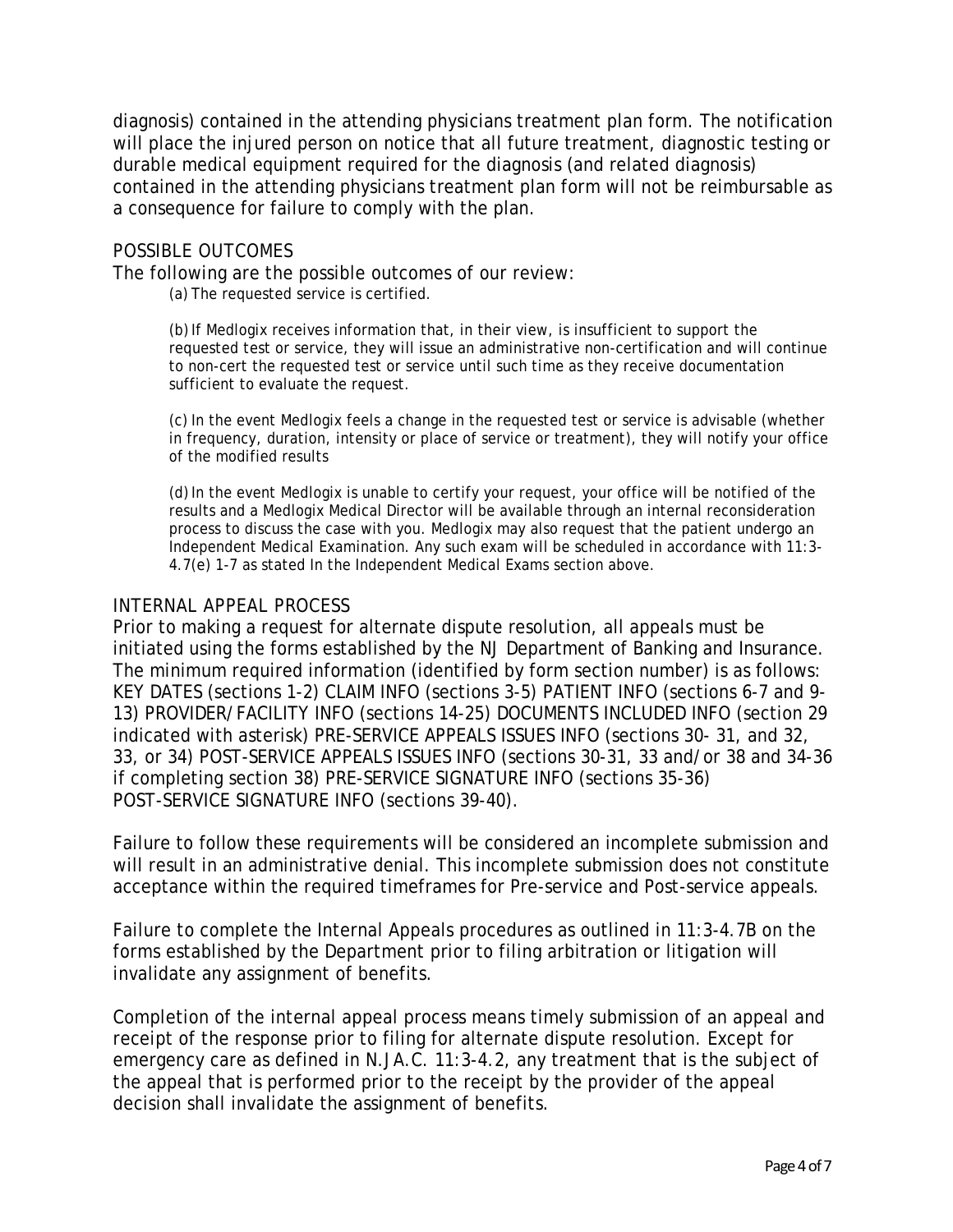There are two types of appeals (with specific workflows) that can be considered:

Pre-service: an appeal of the denial or modification of a decision point review or precertification request prior to the performance or issuance of the requested medical procedure, treatment, diagnostic test, other service, and/or durable medical equipment on the grounds of medical necessity.

The Pre-service appeal form and any supporting documentation shall be submitted by the provider to Medlogix via fax @ (856) 910-2501 or in writing @ 300 American Metro Blvd., Suite 170, Hamilton, NJ 08619.

A pre-service appeal shall be submitted no later than 30 days after receipt of a written denial or modification of requested services.

Decisions on pre-service appeals shall be issued by the insurer or its designated vendor to the provider who submitted the appeal no later than 14 days after receipt of the pre-service appeal form and any supporting documentation. If it's determined that the new information submitted with the appeal requires the need of an expert report or addendum to an expert report (ie: Peer Review, Independent Medical Exam, Medical Director Review, etc ... ) to properly respond to the appeal, an additional 10 days will be added to the response time requirement.

Post-service: an appeal subsequent to the performance or issuance of the services and/or what should be reimbursed.

The Post-service appeal form and any supporting documentation shall be submitted by the provider to Medlogix via fax  $\omega$  (856) 552-1999 or in writing  $\omega$  300 American Metro Blvd., Suite 170, Hamilton, NJ 08619.

A post-service appeal shall be submitted at least 45 days prior to initiating alternate dispute resolution pursuant to N.J.A.C. 11:3-5 or filing an action in Superior Court.

Decisions on post-service appeals shall be issued by the insurer or its designated vendor to the provider who submitted the appeal no later than 30 days after receipt of the appeal form and any supporting documentation. If it's determined that the new information submitted with the appeal requires the need of an expert report or addendum to an expert report (ie: Professional Code Review, Medical Bill Audit Report, UCR Analytical Analysis, etc ... ) to properly respond to the appeal, an additional 10 days will be added to the response time requirement.

The appeal process described above provides only one-level of appeal prior to submitting the dispute to alternate dispute resolution. A provider cannot submit a preservice appeal and then a post-service appeal on the same issue. The preapproval of the treatment and the reimbursement for that treatment are separate issues. A provider can submit a preservice appeal for the treatment and then a post-service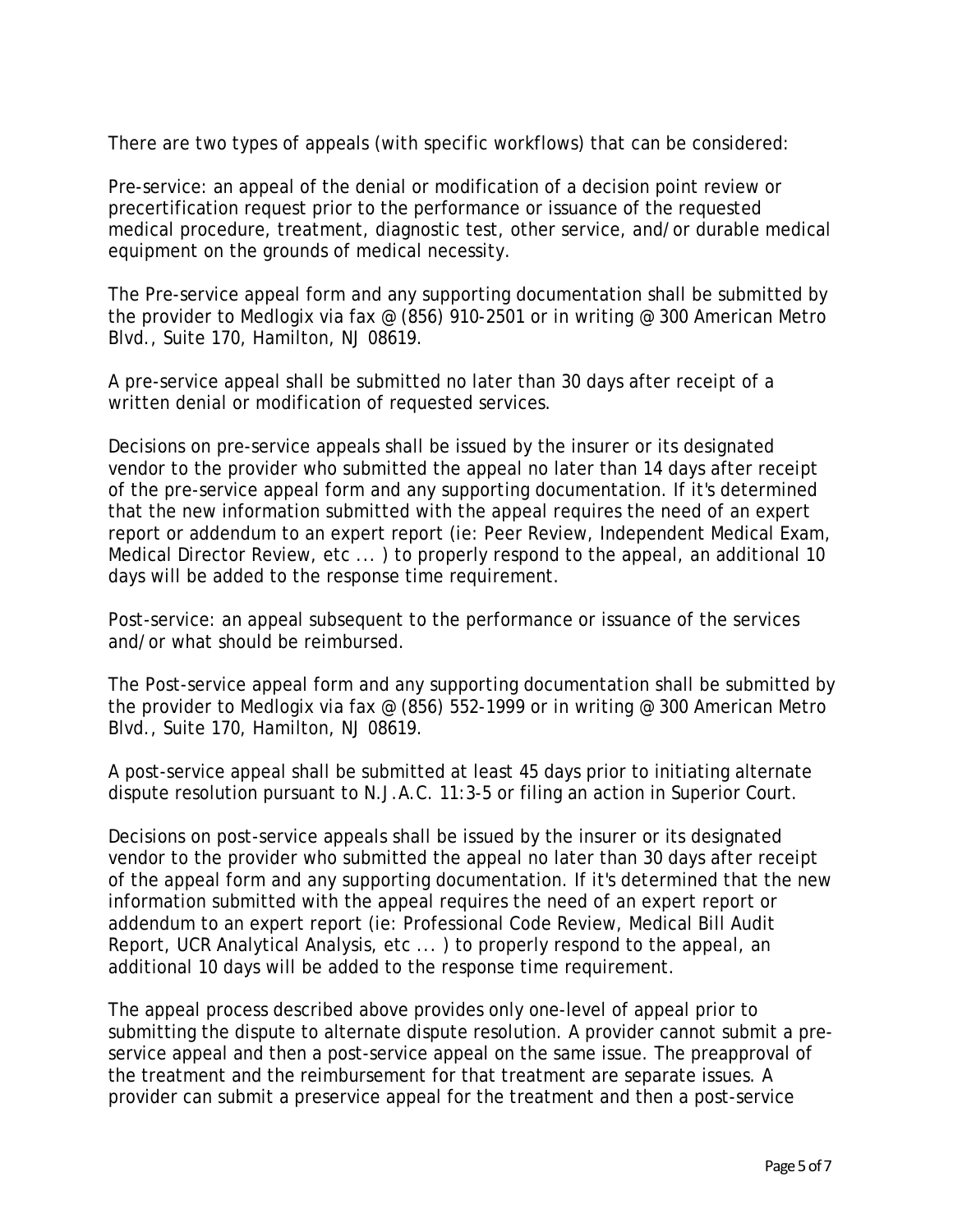appeal for the reimbursement for that treatment.

If a claimant or provider retains counsel to represent them during the Internal Appeal Procedures, they do so strictly at their own expense. No reimbursement will be issued for counsel fees or any other costs, regardless of the outcome of the appeal.

## ASSIGNMENTS OF BENEFITS

Please also note that, if you accept an assignment of benefits from the patient, you are required to hold the insured or injured party harmless from any reduction in benefits caused by a failure on your part to follow the decision point review/precertification process. All assignments are subject to all requirements, duties and conditions of the insurer's pre-certification plan, patient's/insured's policy, including, but not limited to, pre-certification, Decision Point Reviews, exclusions, deductibles and co-payments.

### VOLUNTARY UTILIZATION PROGRAM

In accordance with N.J.A.C. 11:3-4.8(b) the plan includes a voluntary utilization program for:

1. Magnetic Resonance Imagery

2. Computer Assisted Tomography

3. The electro diagnostic tests listed in N.J.A.C. 11:3-4.5(b)1 through 3 except for needle EMGs, H-reflex and nerve conduction velocity (NVC) tests performed together by the treating physician

4. Durable medical equipment (including orthotics and prosthetics) with a cost or monthly rental in excess of \$75.00

5. Services, equipment or accommodations provided by an ambulatory surgery facility

6. Prescription Drugs

When one of the above listed services, tests, equipment, or prescription drugs is requested through the decision point review/pre-certification process, a detailed care plan evaluation letter containing the outcome of the review is sent to the injured person or his or her designee, and the requesting provider. In addition the notice will include how to acquire a list of available preferred provider networks to obtain the medically necessary services, tests, equipment, or prescription drugs requested. In the case of Prescription Drugs, a pharmacy card will be issued that can be presented at numerous participating pharmacies. A list of these participating pharmacies will be made available at the time of card issuance. In accordance with N.J.A.C.11:3-4.4(g), failure to use an approved network will result in a co-payment of 30 % (in addition to any deductible or copayment that applies under the policy) of the eligible charge.

In addition to securing a list of preferred provider networks through the process outlined in the paragraph above, visit Medlogix's website [\(www.Medlogix.](http://www.medlogix/)com), contact Medlogix by phone (877-258-CERT(2378)), via fax (856-910-2501) or in writing (300 American Blvd., Suite 170, Hamilton, NJ 08619).

Should you have any questions or require any further information not available through the websites, don't hesitate to contact us or Medlogix.